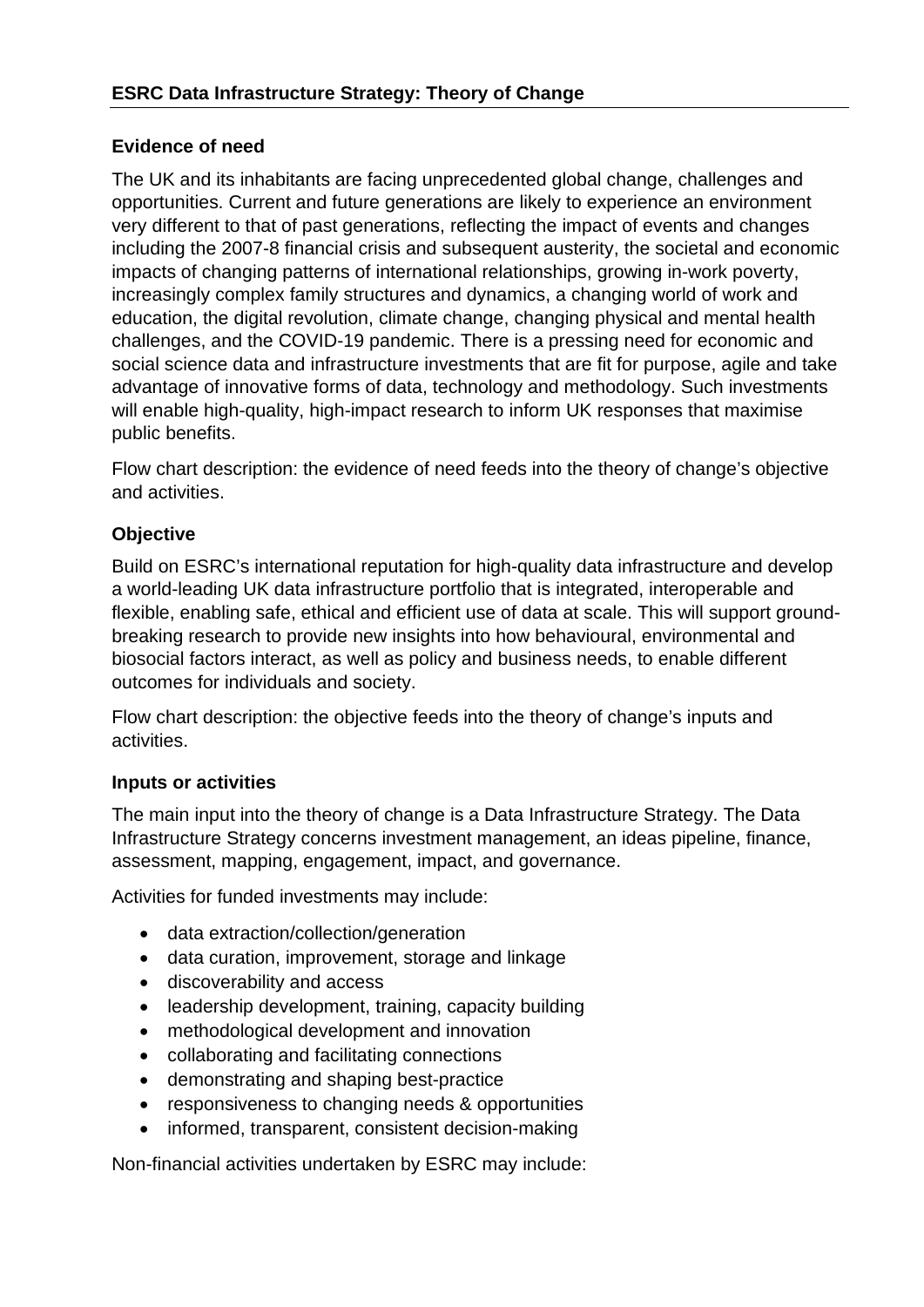- landscape oversight and co-ordination
- supporting innovation,
- disseminating and encouraging best practice
- efficient monitoring/assurance,
- collaboration with the research community and with government.
- championing transparency and impact

Indirect funding may also be relevant. This would be from elsewhere in ESRC, UKRI or externally. This may be for research or other activities which use data infrastructure, and which directly create impact e.g. research, policymaking, skills development

## **Outputs**

Outputs from this activity will result from directly and indirectly funded activity

Directly funded outputs include:

- Accessible, high quality datasets and best-practice data use guidelines e.g. legal and ethics
- Data architecture that is able to efficiently balance and meet needs
- Productive relationships / connections
- Training courses/people with relevant skills
- Diverse, interdisciplinary teams with the capability to meet the range of identified needs
- Impact trackers and communications
- Technological and analytical advances

Indirectly funded outputs include:

- High-quality, relevant, accessible scientific papers and other research outputs such as data, code, models, algorithms, maps (which may then be inputted back into infrastructure)
- Training courses/people with relevant skills
- Impact trackers and communications
- Social or economic insights (e.g. op-eds), science comms (e.g. social media)
- Unfunded outputs include:

## **Near term outcomes**

These outputs will lead to near-term outcomes including:

- Data use increases and improves (analysis, sharing best practice, linkage, ethics/legal, citation and impact tracking)
- Capability building and leadership is enhanced through the use and uptake of high-quality tools, resources, education, and infrastructure and research community skills
- Improved, embedded engagement and communication with internal and external stakeholders, including on the impact of data enabled research
- Refined methodology/metrics to understand types and pathways to impacts, including how change can be measured over time, so investments can evolve appropriately